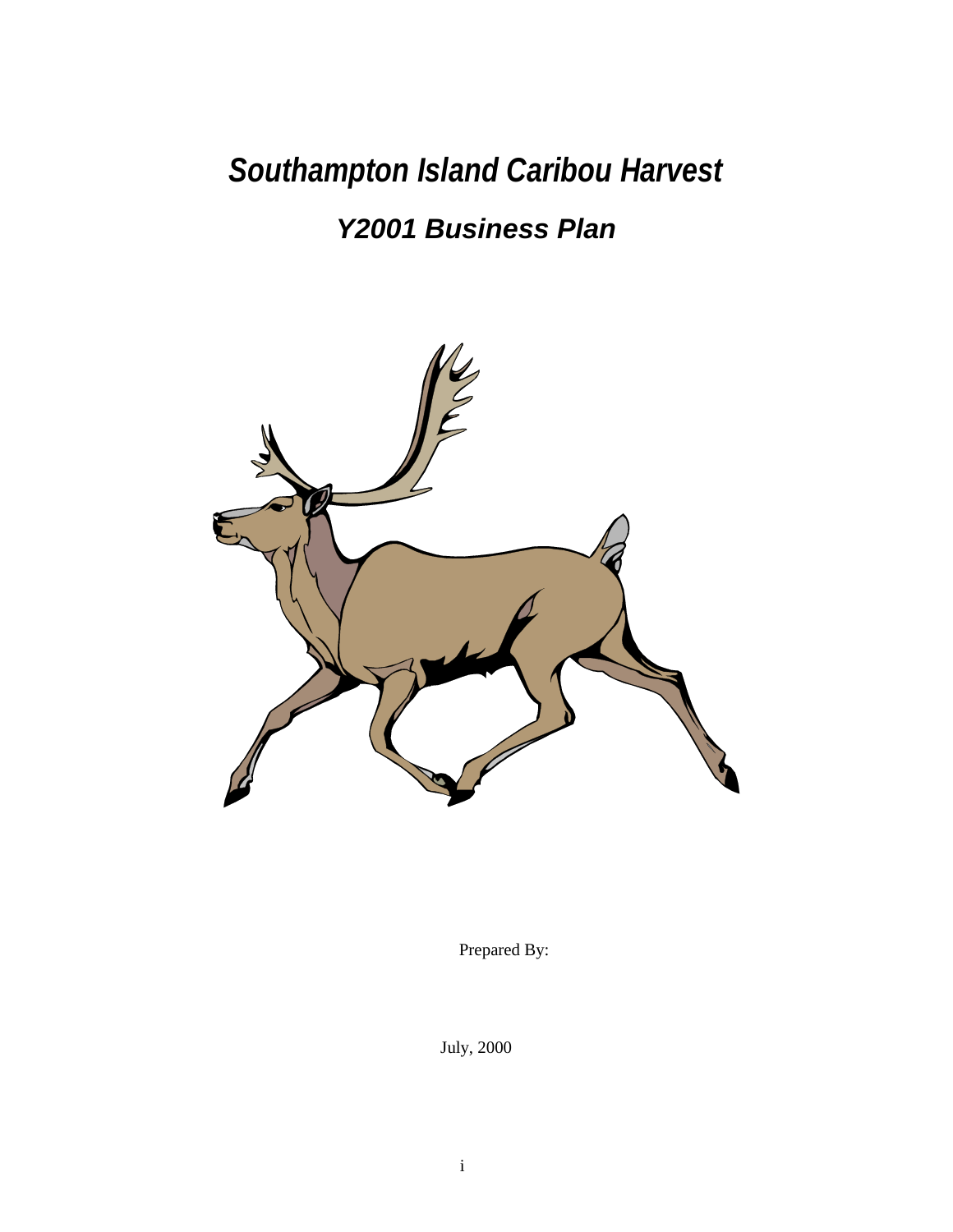# **Table of Contents**

|     |                    | $\overline{2}$          |  |  |  |  |  |
|-----|--------------------|-------------------------|--|--|--|--|--|
|     |                    |                         |  |  |  |  |  |
|     |                    |                         |  |  |  |  |  |
|     |                    | 3                       |  |  |  |  |  |
| 4.1 | 3<br><b>Market</b> |                         |  |  |  |  |  |
| 4.2 |                    |                         |  |  |  |  |  |
| 4.3 |                    | $\boldsymbol{4}$        |  |  |  |  |  |
| 4.4 |                    | $\overline{\mathbf{4}}$ |  |  |  |  |  |
| 4.5 |                    |                         |  |  |  |  |  |
|     |                    | 6                       |  |  |  |  |  |
|     |                    | 7                       |  |  |  |  |  |
|     |                    | 8                       |  |  |  |  |  |
|     |                    | -9                      |  |  |  |  |  |
| 10  |                    |                         |  |  |  |  |  |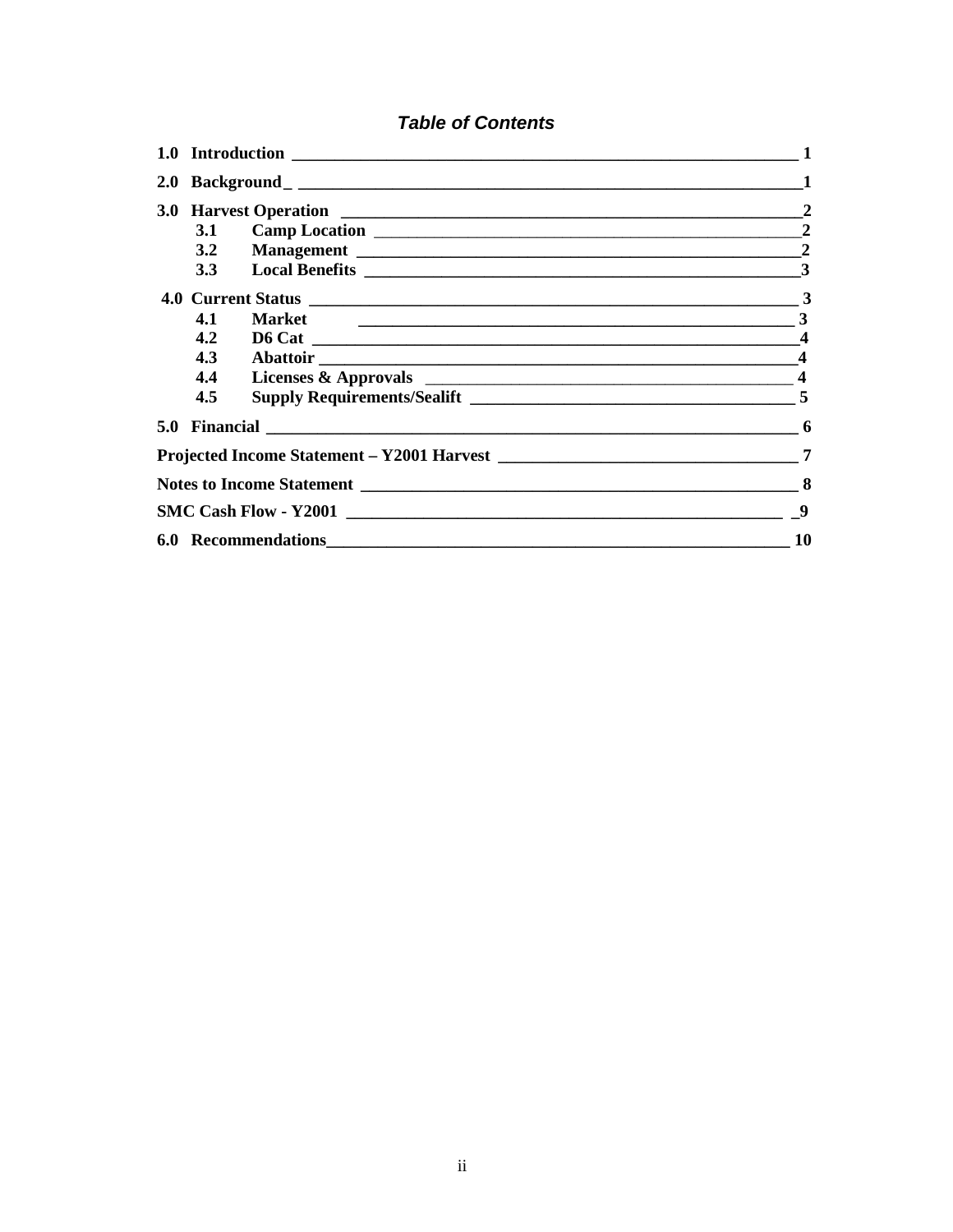# **Southampton Island Caribou Harvest Y2000 Business Plan**

### *1.0 Introduction*

This business plan has been prepared by The Associates Left. for the —The data and descriptive text presented in the sections that follow reflect the situation respecting market, price, equipment, etc. for a Y2001 harvest as at July, 2000.

# *2.0 Background*

An export grade (Agriculture Canada provisionally certified) caribou harvest has occurred in each year since 1995. The harvest was initiated primarily as a herd management initiative to control the population growth of the Southampton Island Caribou herd. Since its inception, the harvest has gained recognition for its contribution to the local economy of Coral Harbour through employment, supply purchases and related benefits. Further, the harvest operation has gained the respect of Agriculture Canada staff and management.

Initially, the GNWT was heavily involved in coordinating the harvest, establishing a corporate entity, —, owned by the —and financing asset acquisition including a portable abattoir and related equipment. In 1996, —, currently the president of the —, was appointed to manage the harvest operation under —  $\rightarrow$  has successfully managed the harvest since 1996 and in so doing has greatly increased the level of local employment and benefits derived from the harvest.

In April of 1998, —and the —began discussing the possibility of privatizing the harvest operation. A Memorandum of Agreement ("MOA") between the —and the —was executed in November, 1998. This Agreement sets out the responsibilities and understandings respecting the harvest operation (e.g. 5,000 commercial tags available annually) and formed the basis for the ▬to operate the harvest for an initial 2 year term (1999 – Y2000). In June, 2000, the MOA between the —and the — was renewed for a further 2 year term  $(2001 - 2002)$ .

To coincide with the renewed MOA timeframe, a 2 year Purchase Agreement between the — and ▬("▬") is under negotiation and it is anticipated that the harvest volume will be 120,000 lbs. in Y2001 with an option of up to 160,000 lbs. in Y2002 and that the Y2001 price will be at least \$2.50/lb. and possibly \$2.55/lb. FOB Coral Harbour.

Although the export grade harvest has received GNWT assistance in each year since 1995, the level of assistance required has decreased as the harvest operation became more efficient and local expertise developed. A summary of key harvest statistics is presented below. In addition, summary reports on each harvest are available under separate cover.

| <b>YEAR</b>      | #     | lbs.    | <b>PRICE</b>           | <b>SALES</b> |
|------------------|-------|---------|------------------------|--------------|
| 1995             | 2,356 | 120,000 | 2.85 FOB Edmonton      | \$342,000    |
| 1996             | 1,972 | 106,000 | 3.05 FOB Mississauga   | \$326,209    |
| 1997             | 3,365 | 175,341 | 3.20 FOB Mississauga   | \$561,091    |
| 1998             | 2,956 | 182,000 | 3.45 FOB Mississauga   | \$627,900    |
| 1999             | 1,187 | 78,699  | 2.50 FOB Coral Harbour | \$196,747    |
| 2000             | 2,099 | 121,594 | 2.50 FOB Coral Harbour | \$303,985    |
| 2001 (projected) | 2,100 | 120,000 | 2.50 FOB Coral Harbour | \$300,000    |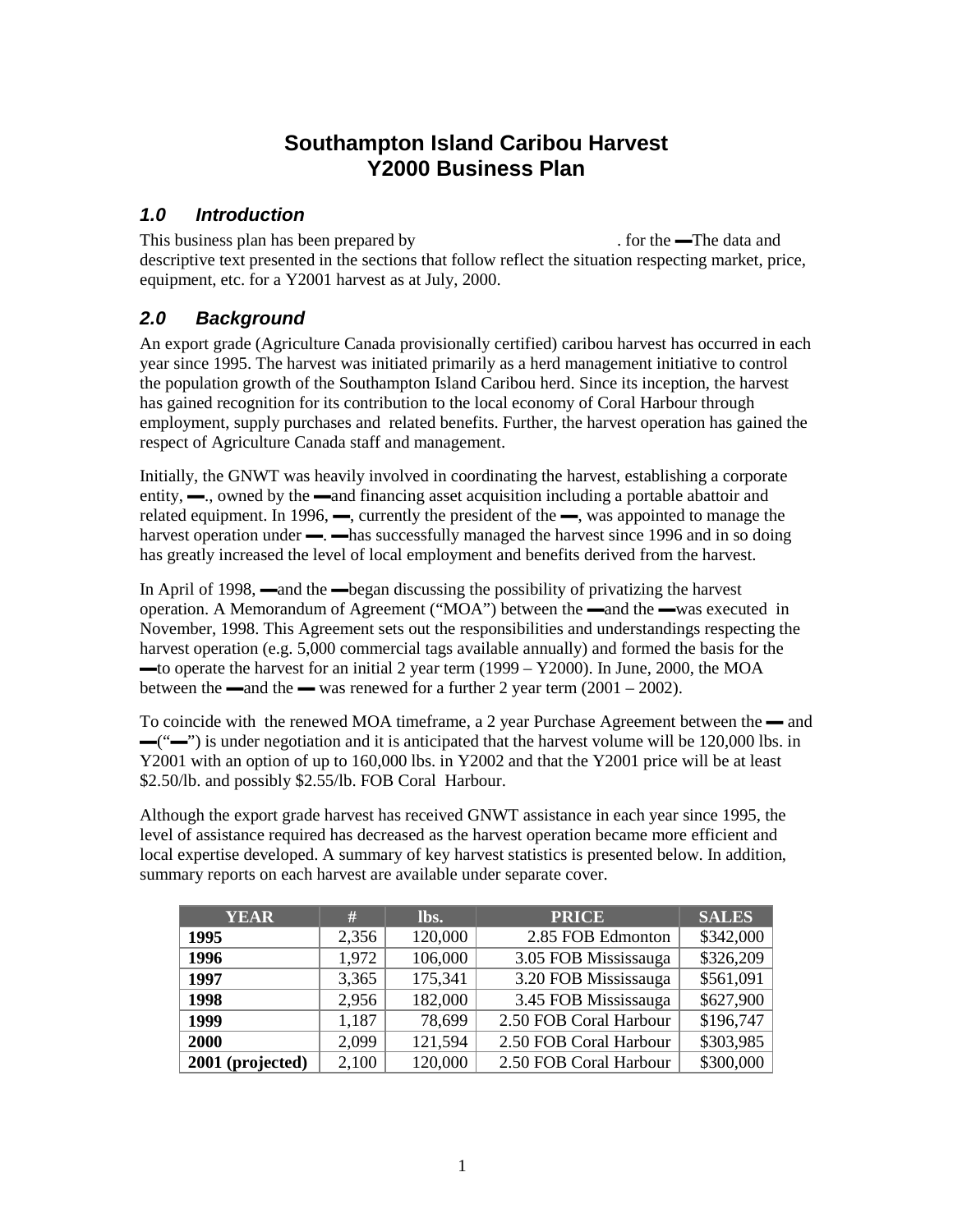# *3.0 Harvest Operation*

The harvest operation typically begins in mid January with the set-up of the portable abattoir and camp facilities and extends through the first or second week in April. Once operational, hunters, travelling by snowmobile, range up to 20 miles from the camp returning several times a day with animals for processing. At the kill site, the animals are bled by the hunter prior to transport. Once delivered to the abattoir, the animals are gutted, skinned and cut into a streamlined carcass form. As well, on-site Agriculture Canada inspection staff provisionally certify each carcass prior to it being packaged for shipment.

Through the course of the harvest season, streamlined carcasses are packaged in combo bins that for the past four harvests have been transported to the Coral Harbour airport on a skid pulled by a D6 Cat where they are stockpiled prior to being airlifted, via NWT's C-130 Hercules, to either Rankin Inlet or the railhead at Churchill, MB. From Churchill the product is transported by rail to Thompson, MB and from there by refrigerated truck to its final destination.

Air freighting arrangements are coordinated with —. who utilize the backhaul leg of each of the 3 to 5 loads to re-supply several of their outlets. This arrangement results in significant cost savings to the transportation component of the caribou harvest.

#### **3.1 Camp Location**

To have an effect on the Southampton Island caribou population, one of the goals of the harvest operation is to harvest a relatively high percentage of females – on the order of 70% female is a nominal target. Camp and abattoir location is critical to achieving this male to female ratio.

There are two primary camp location options:

- a site approximately 40 miles to the east of Coral Harbour; and
- a site approximately 30 miles to the west of Coral Harbour across Kirchoffer River.

Prior experience has shown that hunting success typically declines after approximately 2,200 to 2,500 animals have been harvested. At that point, economic considerations suggest that a move to a second camp location, likely closer to Coral Harbour, may be warranted. Further, this second location, if needed, may not have the same high percentage of females available as are predicted for the two primary locations identified above. It is anticipated that a move would only occur if :

- more than 120,000 lbs. of meat has been sold;
- hunting success dropped off significantly; and if
- snow conditions and temperatures allow.

#### **3.2 Management**

The abattoir operation is project managed by Mr.—whose operational experience is employed to ensure that all local abattoir workers are adequately trained and that the abattoir operation is conducted efficiently and in accordance with Agriculture Canada regulations and guidelines. Mr.  $\rightarrow$  has project managed the abattoir operation since 1996 and in so doing he has been the primary point of contact with Agriculture Canada inspection staff. It is anticipated that —services would once again be utilized for the Y2001 harvest.

Overall management responsibilities for the harvest fall to ▬, President of the ▬, and to Mr. ▬, Vice President of the  $\rightarrow$ . Additionally, Mr.  $\rightarrow$ , also a partner in the  $\rightarrow$ , is responsible for all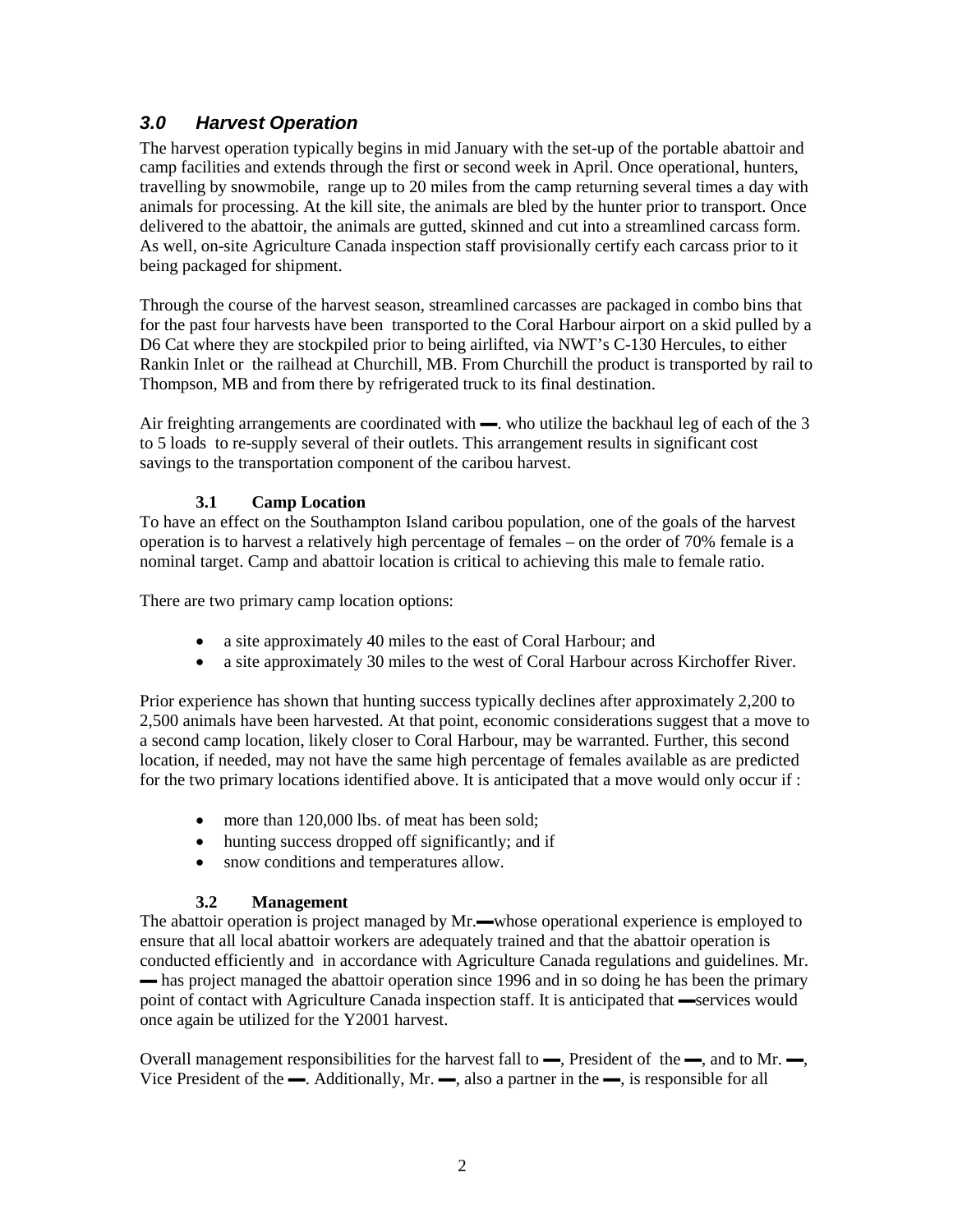aspects of camp and abattoir maintenance. Each of these individuals have been involved in managing the harvest since 1996.

Because of the continuity of the harvest management team, operational difficulties that occurred in the earlier years have largely been overcome. As well, the experience of the team provides for quick and decisive action when problems or difficulties arise.

#### **3.3 Local Benefits**

From its inception, the Southampton Island commercial caribou harvest has been a key element in the overall herd management strategy employed by the GNWT Department of Resources, Wildlife and Economic Development – now the Department of Sustainable Development of the Nunavut Government. Without an annual cull of the caribou population, the health and overall integrity of the herd would be jeopardized which in turn would have a devastating impact on the community of Coral Harbour.

In addition to maintaining the health of the Southampton Island caribou herd, the export grade harvest has the potential to inject as much as \$266,000 directly into the local economy in the form of wages and benefits as outlined in tabular form below (basis 200,000 lb. harvest).

| <b>POSITION</b>           | <b>NUMBER</b>  | <b>RATE</b> | <b>TOTAL</b> |
|---------------------------|----------------|-------------|--------------|
| Abattoir (Category A)     | 9              | \$6,000     | \$54,000     |
| Abattoir (Category B)     | 9              | \$5,000     | \$45,000     |
| Assist Proj Manager       |                | \$8,000     | \$8,000      |
| Camp Attendant            | $\mathfrak{D}$ | \$5,000     | \$10,000     |
| Cook/Kitchen              | $\mathfrak{D}$ | \$9,990     | \$19,980     |
| <b>Mechanical Foreman</b> | 1              | \$8,500     | \$8,500      |
| Mob/Demob Foreman         |                | \$5,400     | \$5,400      |
| Mob/Demob                 | 6              | \$4,250     | \$25,500     |
| <b>Hunters</b>            | 6              | N/A         | \$48,400     |
| Cat Operator              | 1              | \$6,000     | \$6,000      |
| Casual                    | N/A            | N/A         | \$10,000     |
| Management                | $\mathfrak{D}$ | \$10,000    | \$20,000     |
| Administration            | 1              | \$5,800     | \$5,800      |
| Total                     | 41             |             | \$266,580    |

In addition to direct employment benefits, the harvest spends on the order of \$60,000 locally for equipment rentals, hotels, supplies, fuel, etc. The overall importance of the caribou harvest to the community of Coral Harbour can not readily be overstated.

#### *4.0 Current Status*

In the sections that follow critical issues in respect of the Y2001 harvest are addressed and where solutions have not as yet been achieved, current status and time lines for addressing same are identified.

#### **4.1 Market**

From its inception through the 1998 harvest, the Southampton Island caribou harvest enjoyed the position of being the only federally certified harvest in North America. The limited supply of this high quality product allowed for an steady increase in the price paid for caribou to the point where caribou commanded a higher price than any other game meat. However, in 1999, that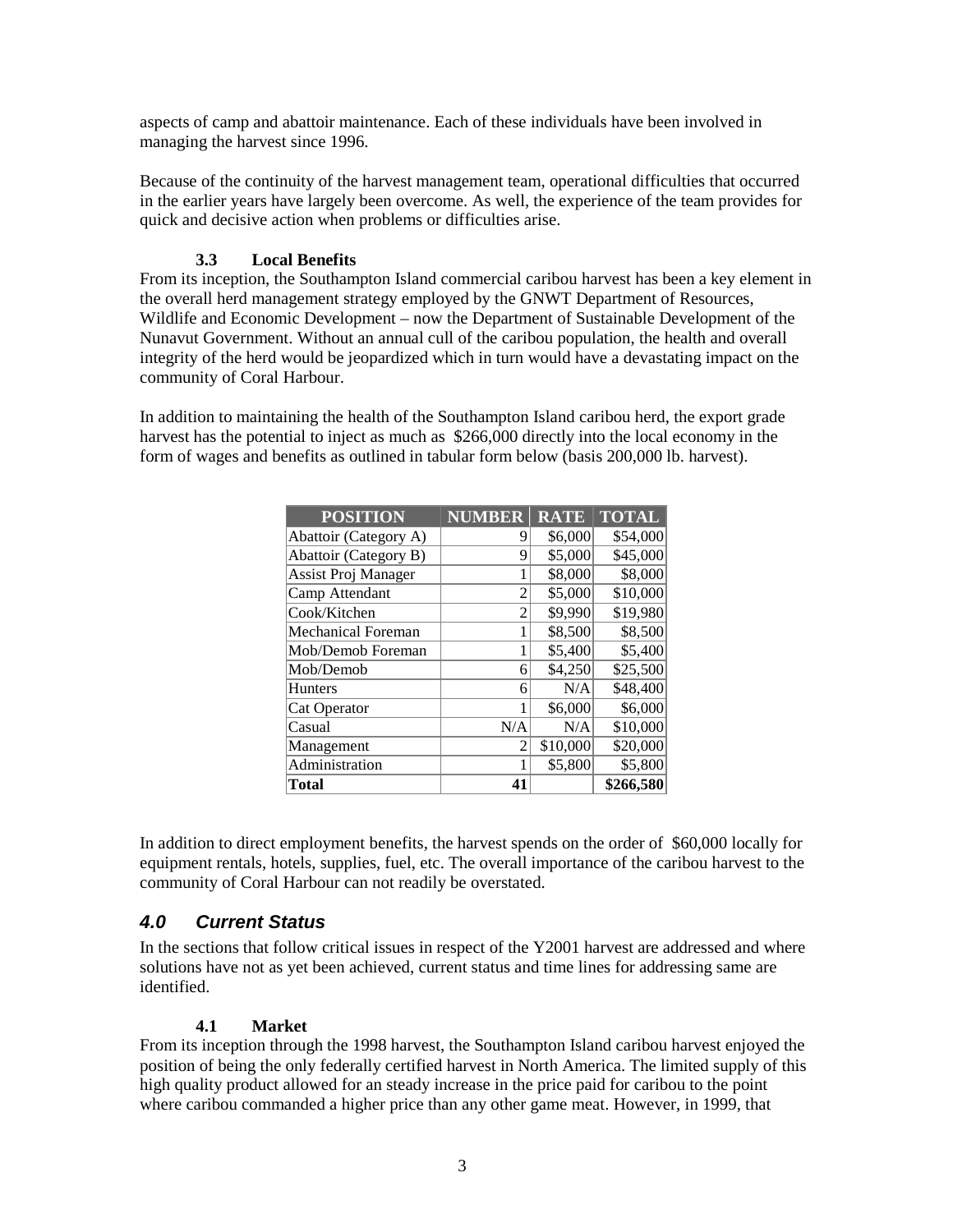situation changed with the emergence of a significant commercial harvest in Northern Quebec and thus the attendant risk to price stability as product volume increases.

For the 2001 harvest, a sale of 120,000 lbs. to — has been secured and finalization of contractual arrangements is pending. However, this level of harvest is not profitable for ▬ nor is this level of harvest satisfactory from a herd management perspective and thus, additional buyers for up to 80,000 lbs. of meat need to be pursued – past experience suggests that securing additional buyers on satisfactory financial terms may be difficult.

The specific terms and conditions of any sales agreement for caribou are critical to —'s ability to finance the harvest operation. To this end and based on the experience, both positive and negative, gained over several years of operation the following contractual terms should be sought:

- Sales should be FOB Coral Harbour at a price of not less than \$2.50/lb.;
- All sales should be secured via letters of credit or other suitable instrument; and
- Payment for product would ideally be upon delivery.

Even with fully secured payment arrangements there may still remain a financing issue. In the past, the GNWT has provided a government guarantee to the financial institution financing the harvest. Some form of guarantee over and above the security provided via a sales agreement may still be necessary as financial institutions may remain reluctant to finance the harvest of caribou "on-the-hoof".

#### **4.2 D6 Cat**

In the Fall of 1999, the D6 Cat, which has become a critical piece of equipment to the harvest operation, was tendered off by the Hamlet of  $\rightarrow$   $\rightarrow$  was successful in obtaining the D6 and are committed to making the D6 available, for a fee, to the harvest operation.

#### **4.3 Abattoir**

At the conclusion of the Y2000 harvest, the abattoir tent was declared unfit for further service by <del>■Inspections staff.</del> A replacement abattoir is being constructed at a cost of approximately \$7,800 and will be ready for shipment to Coral Harbour on the annual sealift. This replacement abattoir will utilize a vinyl skin over a steel frame rather than canvas and thus, should prove more durable than the previous abattoir tent.

#### **4.4 Licenses & Approvals**

The permits and approvals required to prosecute a Y2001 caribou harvest and the status of the application process as at July, 2000 are as follows:

- **Land Use Permit/NIRB Screening:** A Land Use Permit will be required for the Y2001 harvest and application for same should be made by October, 2000. Since the nature of the harvest operation remains unchanged from previous years it is not anticipated that the land use permitting process will trigger another NIRB screening;
- **Commercial Wildlife License:** Application to be submitted October, 2000;
- **Nunavut Water Board:** In Y2000 a 2 year water license was issued. However, a condition of the license is that a spill contingency plan be submitted prior to commencement of the Y2001.

No delays or problems are anticipated as far as obtaining the permits and approvals necessary for the Y2001 harvest to proceed on schedule.

#### **4.5 Supply Requirements/Sealift**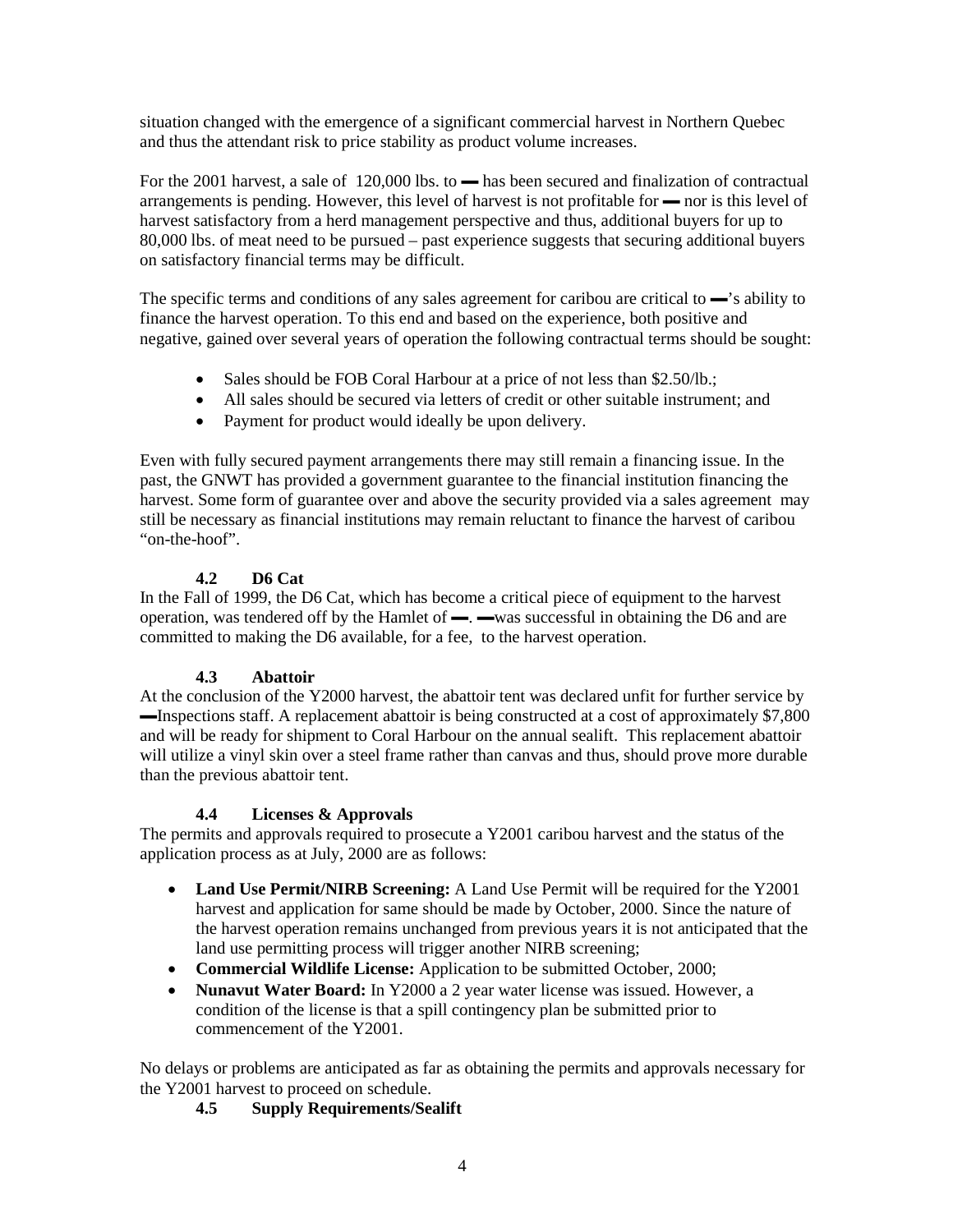Below, supply requirements including a replacement abattoir and the cost of same for a Y2001 harvest are identified.

| <b>Ammunition</b>          | <b>Amount Required</b> | Price per unit        | Total           |  |
|----------------------------|------------------------|-----------------------|-----------------|--|
| 22-250                     | 1200                   | \$<br>14.00           | \$<br>16,800.00 |  |
| Propane                    | 3                      | \$<br>250.00          | \$<br>750.00    |  |
| <b>Abattoir Supplies</b>   |                        |                       |                 |  |
| Cotton gloves/doz          | 50                     | \$<br>5.50            | \$<br>275.00    |  |
| Size 10 rubber gloves/doz  | 20                     | \$<br>9.95            | \$<br>199.00    |  |
| Scabbards                  | 12                     | \$<br>5.95            | \$<br>71.40     |  |
| Stiff narrow boning        | 12 <sup>2</sup>        | \$<br>12.90           | \$<br>154.80    |  |
| 10" Steel smooth           | 6                      | \$<br>20.00           | \$<br>120.00    |  |
| Breaking knife stiff       | 8                      | \$<br>24.00           | \$<br>192.00    |  |
| Sheep skinner              | 6                      | \$<br>18.95           | \$<br>113.70    |  |
| Size 7 rubber gloves/doz   | 20                     | \$<br>9.95            | \$<br>199.00    |  |
| Sleeves/doz                | 10                     | \$<br>4.00            | \$<br>40.00     |  |
| Disposable coveralls       | 500                    | \$<br>7.00            | \$<br>3,500.00  |  |
| <b>Packaging supplies</b>  |                        |                       |                 |  |
| 24X36 bags/m               | 6                      | \$<br>414.70          | \$<br>2,488.20  |  |
| 20X24/m                    | $\overline{2}$         | \$<br>230.40          | \$<br>460.80    |  |
| Poly liners 45x43x112      | 200                    | \$<br>3.00            | \$<br>600.00    |  |
| 10# meat carton            | 200                    | \$<br>0.65            | \$<br>130.00    |  |
| Carton Liners/roll         | 1                      | \$<br>25.00           | \$<br>25.00     |  |
| <b>Tyers</b>               | 6                      | \$<br>7.95            | \$<br>47.70     |  |
| Wire tyes 7"               | 3                      | \$<br>35.00           | \$<br>93.00     |  |
| Combo Bins                 | 200                    | \$<br>18.00           | \$<br>3,600.00  |  |
| <b>Electrical</b>          |                        |                       |                 |  |
| Female plugs               | 24                     | \$<br>2.95            | \$<br>70.80     |  |
| Male Plugs                 | 24                     | \$<br>2.95            | \$<br>70.80     |  |
| Connectors                 | 1                      | \$<br>10.00           | \$<br>10.00     |  |
| $14/2$ wire                | $\overline{c}$         | \$<br>30.00           | \$<br>60.00     |  |
| 500 watt halogen bulbs     | 20                     | \$<br>5.00            | \$<br>100.00    |  |
| <b>Snowmobiles</b>         |                        |                       |                 |  |
| 4I oil                     | 120                    | \$<br>15.57           | \$<br>1,868.40  |  |
| Synthetic Oil 1 litre      | 120                    | \$<br>6.52            | \$<br>782.40    |  |
| <b>Kitchen Supplies</b>    |                        |                       |                 |  |
| 100 cup Coffee urn         | 1                      | \$<br>100.00          | \$<br>100.00    |  |
| Forks                      | 36                     | \$<br>3.00            | \$<br>108.00    |  |
| Teaspoons                  | 36                     | \$<br>3.00            | \$<br>108.00    |  |
| Steakknives                | 24 \$                  | 3.00                  | \$<br>72.00     |  |
| <b>Table Spoons</b>        | 24 \$                  | 3.00                  | \$<br>72.00     |  |
| Paper towels               | 15 \$                  | 25.75                 | \$<br>386.25    |  |
| Toilet tissue              |                        | 6 \$<br>25.50         | \$<br>153.00    |  |
| Paper Plates 8"            |                        | $5\sqrt{3}$<br>49.95  | \$<br>249.75    |  |
| Styrofoam cups             | 8                      | \$<br>15.50           | \$<br>124.00    |  |
| Garbage bags 26X36         |                        | $2 \sqrt{3}$<br>19.50 | \$<br>39.00     |  |
| Garbage bags 30X38         | $\overline{2}$         | \$<br>23.50           | \$<br>47.00     |  |
| <b>Non Perishable Food</b> |                        |                       | \$<br>14,000.00 |  |
| <b>Abattoir Tent</b>       |                        |                       | \$<br>7,798.15  |  |
| <b>Total</b>               |                        |                       | \$<br>56,079.15 |  |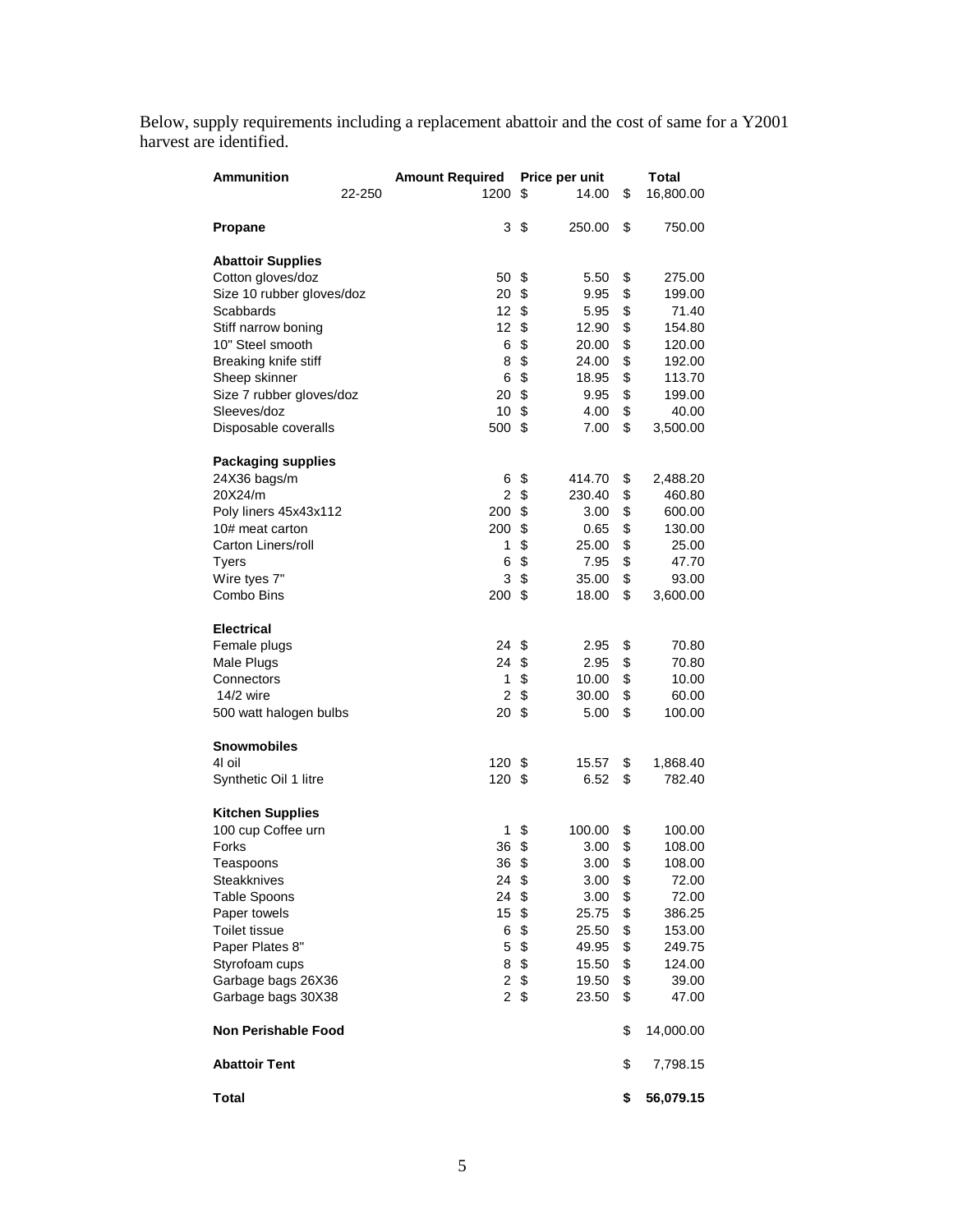# *5.0 Financial*

In previous years, the caribou harvest was chronically under-financed from a cash flow perspective. Typically, a combination of government guarantees (\$200,000) and a relatively low Letter of Credit (\$150,000 - \$170,000) were sufficient to initiate the harvest but not to meet all the cash flow requirements arising through completion of the harvest. As a result, suppliers experienced lengthy delays in payment, additional last minute financing had to be secured. By all accounts this situation would have to be corrected for the harvest to be continued. Arrangements to finance the Y2000 harvest largely overcame this cash flow issue and it is anticipated that similar arrangements between $\rightarrow$ and  $\rightarrow$  will be utilized for the 120,000 lb. portion of the Y2001 harvest.

In 1998 and again in Y2000, the harvest operation stayed within its projected budget and concluded in an essentially break even cash position. The ability of management to adhere to a budget given the complexity of the harvest operation is an acknowledgement of the level of expertise that has developed over the years. Given the relative success of the 1998 operation and the intention of management to operate the harvest on the same basis as 1998 and Y2000 – note that the limited harvest prosecuted in 1999 is considered a poor reference point for comparison purposes -- there is a high probability that the harvest will again succeed. From an operational perspective, manageable risks include equipment failure, unexpected herd movements, etc. – these types of problems have been addressed in the past. Risks that are more difficult to manage arise primarily from vagaries in weather such as storms or abnormally high temperatures – again, these types of difficulties have been addressed in the past.

To finance the Y2001 Southampton Island caribou harvest operation, \$150,000 or more in debt financing will be required. Available security for this cash flow requirement should be as was arranged for the Y2000 harvest where  $\frac{1}{\sqrt{2}}$  guaranteed  $\frac{1}{\sqrt{2}}$  loan and undertook to make payments directly and on behalf of —.

A Y2001 income statement and projected cash flow are presented below. Of significance is the fact that the a \$30,760 operational loss is projected for a harvest volume of 120,000 lbs. To offset this projected deficit, a  $$25,000$  application for financial assistance has been submitted to the  $\blacksquare$ who administer the RDF Fund. Additionally,  $\rightarrow$  is considering a \$0.05/lb. price increase which would net  $\frac{1}{\sqrt{6}}$  \$6,000. Alternately, the harvest can be profitable at a higher volume and thus, additional sales need to be pursued.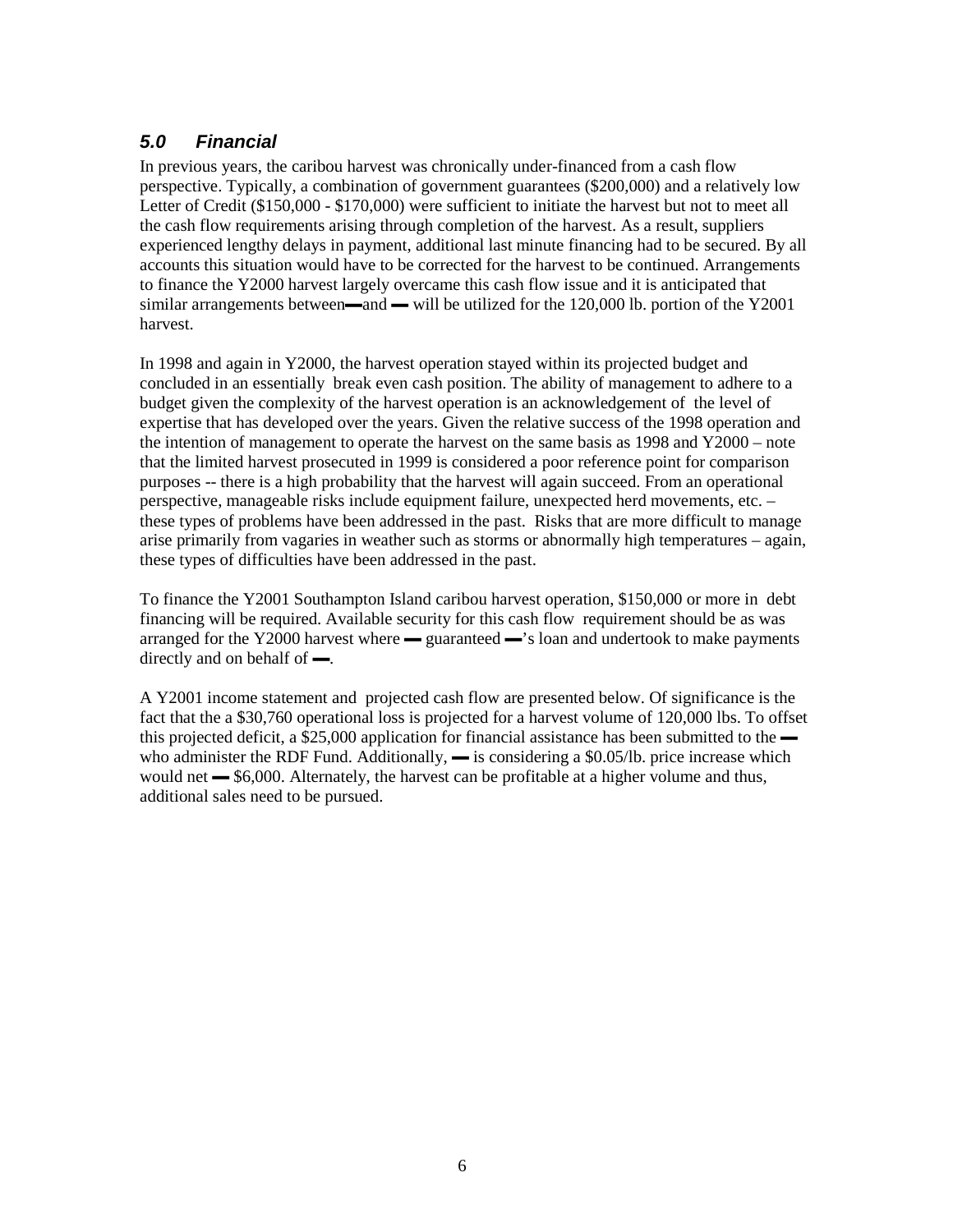|                                   | <b>120k lbs.</b> | <b>160k lbs.</b> |  |  |
|-----------------------------------|------------------|------------------|--|--|
|                                   |                  |                  |  |  |
| <b>Opening Cash</b>               | $-5,500$         | $-5,500$         |  |  |
|                                   |                  |                  |  |  |
| <b>Revenue</b>                    |                  |                  |  |  |
| Contributions                     | 75,000           | 75,000           |  |  |
| <b>Sales</b>                      | 300,000          | 400,000          |  |  |
| <b>GST Refund</b>                 | 3,500            | 4,500            |  |  |
| <b>Backhauls</b>                  |                  |                  |  |  |
| Interest and Misc.                | 1,000            | 2,000            |  |  |
| <b>Cash &amp; Revenue</b>         | 374,000          | 476,000          |  |  |
|                                   |                  |                  |  |  |
| <b>Operating Costs</b>            |                  |                  |  |  |
| <b>Capital Purchases</b>          | 7,800            | 7,800            |  |  |
| <b>Supplies</b>                   | 42,000           | 42,000           |  |  |
| <b>Packaging Materials</b>        | 7,500            | 7,500            |  |  |
| Food                              | 20,000           | 23,000           |  |  |
| Fuel & Oil                        | 28,000           | 35,000           |  |  |
| <b>Inspection Fees</b>            | 6,500            | 8,000            |  |  |
| Salaries and Benefits (Net)       | 77,000           | 100,000          |  |  |
| <b>Project Manager/Consulting</b> | 26,000           | 26,000           |  |  |
| Mobilization/Demobilization       | 20,000           | 20,000           |  |  |
| Depreciation                      | 1,560            | 1,560            |  |  |
| <b>Fuel Hauling</b>               | 3,000            | 3,500            |  |  |
| Cat Rental/Repair                 | 15,000           | 15,000           |  |  |
| <b>Rentals</b>                    | 10,000           | 10,000           |  |  |
| Repairs & Maintenance             | 15,000           | 20,000           |  |  |
| <b>Travel &amp; Accomodations</b> | 12,000           | 16,000           |  |  |
| Freight (Supplies)                | 15,000           | 15,000           |  |  |
| Miscellaneous                     | 10,000           | 10,000           |  |  |
| <b>Total Operating</b>            | 316,360          | 360,360          |  |  |
| <b>Overhead</b>                   |                  |                  |  |  |
| Legal/Accounting                  | 5,000            | 5,000            |  |  |
| Management                        | 25,000           | 25,000           |  |  |
| Administration                    | 5,000            | 5,000            |  |  |
| <b>Office Supply</b>              | 700              | 700              |  |  |
| Communications                    | 5,000            | 5,000            |  |  |
| Revenue Canada                    | 36,200           | 45,000           |  |  |
| W.C.B                             | 8,000            | 8,000            |  |  |
| Interest & Bank Charges           | 1,000            | 1,000            |  |  |
| <b>Liability Insurance</b>        | 2,500            | 2,500            |  |  |
| <b>Total Overhead</b>             | 88,400           | 97,200           |  |  |
| <b>Total Expenses</b>             | 404,760          | 457,560          |  |  |
|                                   |                  |                  |  |  |
| <b>Cash Gain/Deficit</b>          | $-30,760$        | 18,440           |  |  |
|                                   |                  |                  |  |  |

# Projected Income Statement - Y2001 Harvest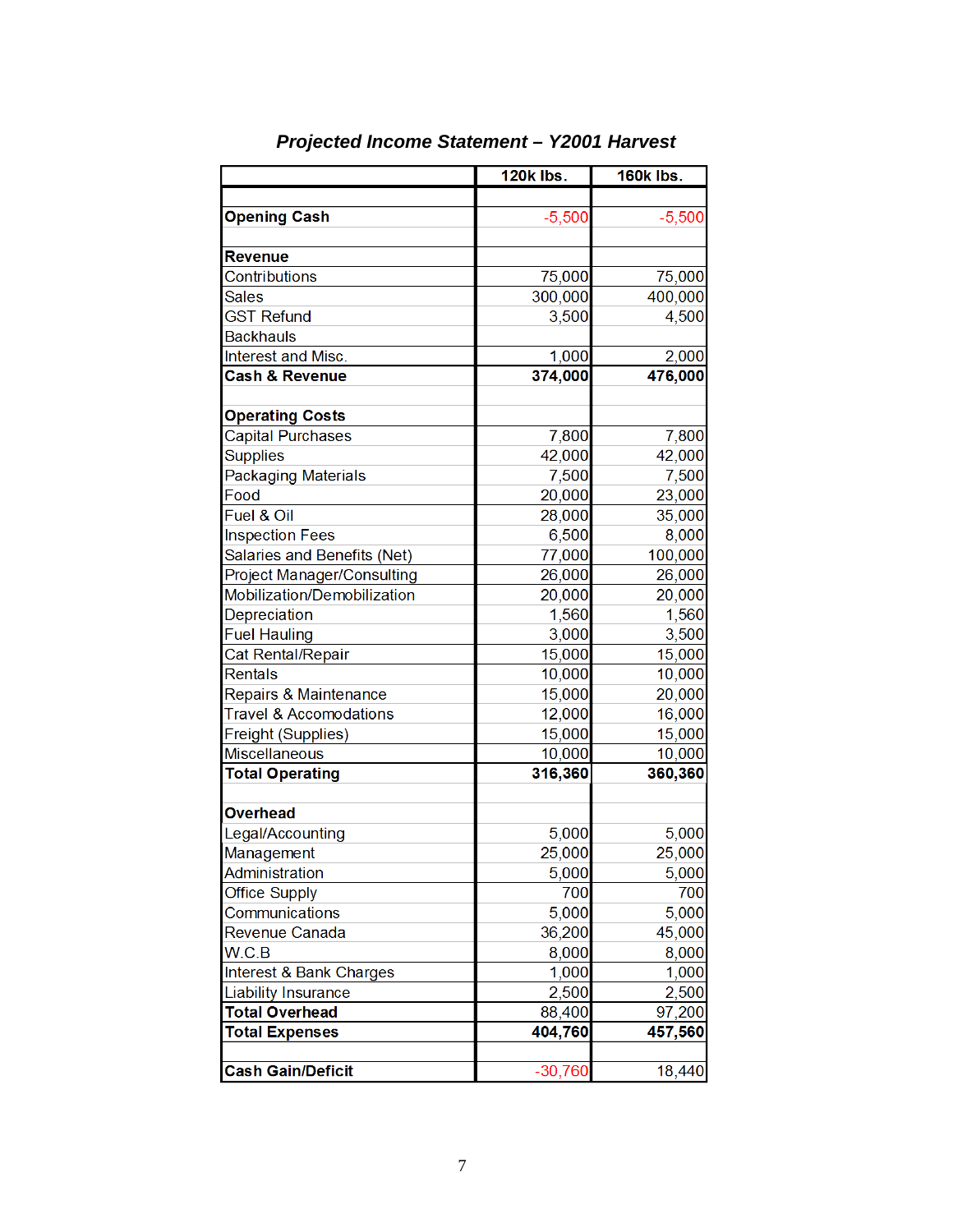# *Notes to Income Statement*

#### **Revenue**

- Opening cash deficit accounts for cash on hand against unpaid —overtime invoices and 1999/2000 accounting fees.
- Contributions by the government of Nunavut. Additional contributions from in the amount of \$25,000 are anticipated.
- Revenues from sales are calculated on the base price of \$2.50 FOB Coral Harbour and a 120,000 lb. volume.
- GST refund is largely accrued on freight & fuel costs.
- No backhaul revenues will accrue with an FOB Coral Harbour purchase arrangment.

#### **Operating Costs**

- Y2001 capital purchases budget is for a replacement abattoir.
- Tag costs are in accordance with the MOA between the and the HTO.
- The relatively low freight costs result from supply positioning via sealift rather than charter aircraft and an FOB Coral Harbour purchase point.

#### **Overhead**

• Reduced management costs accrue because the use of outside expertise will be held to a minimum.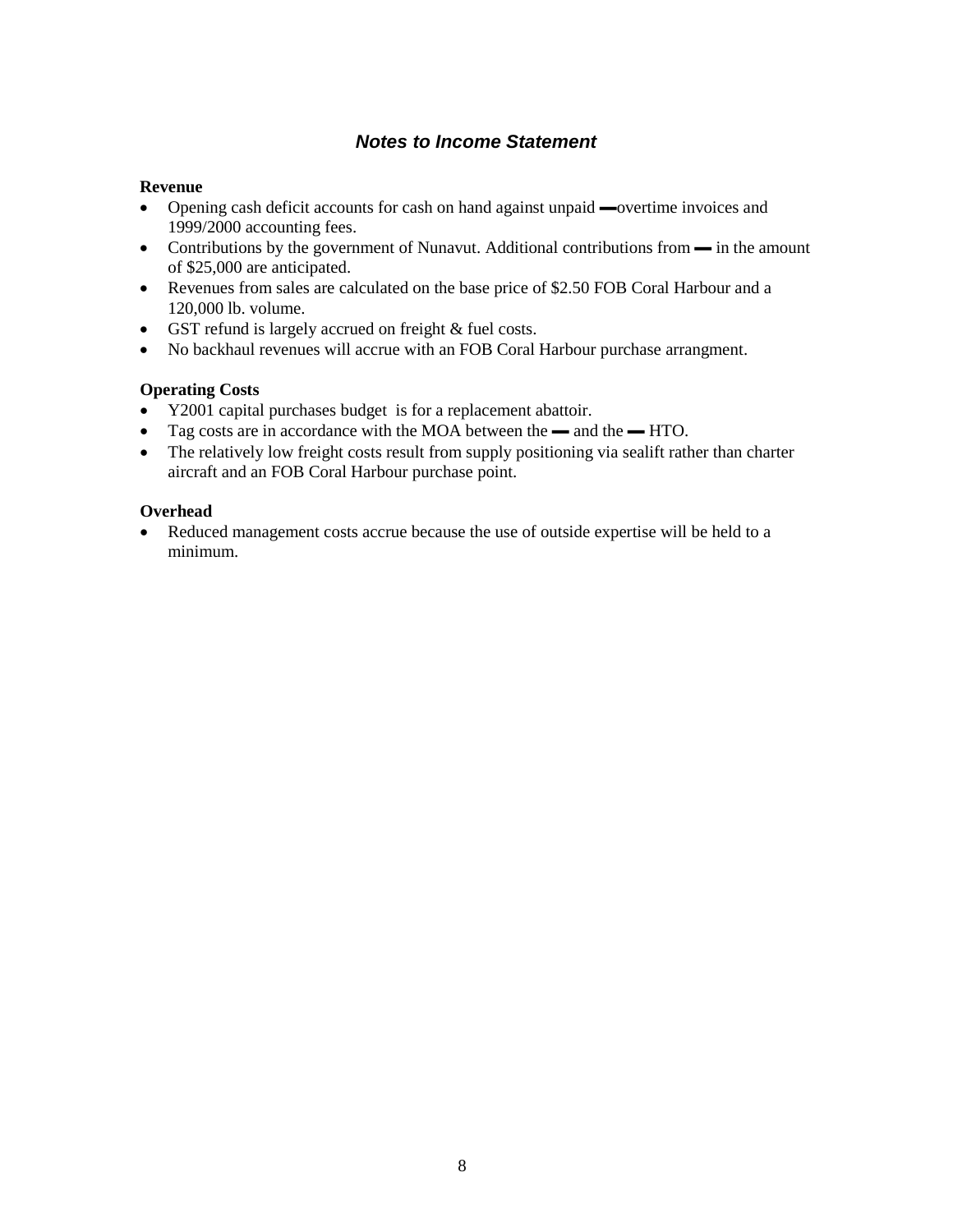# *SMC Cash Flow – Y2001*

|                                   | July/Dec 2000 | Jan '01 | Feb         | March      | April       | May         | June      | July        | Aug       | Sept      | Oct/Dec   | <b>Total</b>     |
|-----------------------------------|---------------|---------|-------------|------------|-------------|-------------|-----------|-------------|-----------|-----------|-----------|------------------|
| <b>Opening Cash</b>               | $-5,500$      |         |             |            |             |             |           |             |           |           |           | $-5,500$         |
|                                   |               |         |             |            |             |             |           |             |           |           |           |                  |
| Revenue                           |               |         |             |            |             |             |           |             |           |           |           |                  |
| Contributions                     | 75,000        |         |             |            |             |             |           |             |           |           |           | 75,000           |
| KMF                               |               | 150,000 |             |            |             |             |           |             | 20,000    | 20,000    | 110,000   | 300,000          |
| Other Sales                       |               |         |             | 1,000      |             |             |           |             |           |           |           | 1,000            |
| Loan Proceeds                     |               | 150,000 |             |            |             |             |           |             |           |           |           | 150,000          |
| <b>GST Refund</b>                 | 2,500         |         |             | 1,000      |             |             |           |             |           |           |           | 3,500            |
| Backhauls                         |               |         |             |            |             |             |           |             |           |           |           |                  |
| Cash & Revenue                    | 72,000        | 300,000 | $\mathbf 0$ | 2,000      | $\mathbf 0$ | $\mathbf 0$ | $\pmb{0}$ | $\mathbf 0$ | 20,000    | 20,000    | 110,000   | 524,000          |
|                                   |               |         |             |            |             |             |           |             |           |           |           |                  |
| <b>Operating Costs</b>            |               |         |             |            |             |             |           |             |           |           |           |                  |
| Capital Purchases                 | 7,800         |         |             |            |             |             |           |             |           |           |           | 7,800            |
| Supplies                          | 39,000        |         | 1,500       | 1,500      |             |             |           |             |           |           |           | 42,000           |
| Packaging Materials               | 7,500         |         |             |            |             |             |           |             |           |           |           | 7,500            |
| Food                              | 5,000         | 12,000  | 2,000       | 1,000      |             |             |           |             |           |           |           | 20,000           |
| Fuel & Oil                        | 2,600         | 1,400   | 12,000      | 12,000     |             |             |           |             |           |           |           | 28,000           |
| Tags                              |               |         |             |            |             |             |           |             |           |           |           | $\Omega$         |
| <b>Inspection Fees</b>            |               |         |             | 6,500      |             |             |           |             |           |           |           | 6,500            |
| <b>Contract Fees</b>              |               |         | 38,500      | 38,500     |             |             |           |             |           |           |           | 77,000           |
| Project Manager/Consulting        | 5,000         |         | 12,000      | 9,000      |             |             |           |             |           |           |           | 26,000           |
| Mobile/Demobilize                 |               |         | 10,000      | 10,000     |             |             |           |             |           |           |           | 20,000           |
| Depreciation                      |               |         |             |            |             | 1,560       |           |             |           |           |           | 1,560            |
| <b>Fuel Hauling</b>               |               |         | 2,000       | 1,000      |             |             |           |             |           |           |           | 3,000            |
| Cat Rental/Repair                 |               | 5,000   | 5,000       | 5,000      |             |             |           |             |           |           |           | 15,000           |
| Rentals                           |               |         | 5,000       | 5,000      |             |             |           |             |           |           |           | 10,000           |
| Repairs & Maintenance             |               | 5,000   | 5,000       | 5,000      |             |             |           |             |           |           |           | 15,000           |
| <b>Travel &amp; Accomodations</b> | 10,000        | 10,000  |             | 2,000      |             |             |           |             |           |           |           | 12,000<br>15,000 |
| Freight<br>Loan Payments          |               |         | 4,000       | 1,000      |             |             |           |             | 20,000    | 20,000    | 110,000   | 150,000          |
| Miscellaneous                     |               | 3,000   | 3,500       | 3,500      |             |             |           |             |           |           |           | 10,000           |
| <b>Total Operating</b>            | 76,900        | 36,400  | 100,500     | 101,000    | $\mathbf 0$ | 1,560       | $\pmb{0}$ | $\mathbf 0$ | 20,000    | 20,000    | 110,000   | 466,360          |
|                                   |               |         |             |            |             |             |           |             |           |           |           |                  |
| Overhead                          |               |         |             |            |             |             |           |             |           |           |           |                  |
| Legal/Accounting                  |               |         |             |            |             |             | 5,000     |             |           |           |           | 5,000            |
| Management                        |               | 4,000   | 4,000       | 4,000      | 4,000       | 2,500       | 1,500     |             |           | 1,500     | 3,500     | 25,000           |
| Administration                    |               | 1,000   | 1,200       | 1,600      | 1,200       |             |           |             |           |           |           | 5,000            |
| Office Supply                     |               | 100     | 200         |            |             |             | 200       |             |           | 200       |           | 700              |
| Communications                    | 200           | 500     | 500         | 500        | 2,500       | 100         | 100       | 100         | 100       | 100       | 300       | 5,000            |
| Revenue Canada                    |               |         | 18,100      | 18,100     |             |             |           |             |           |           |           | 36,200           |
| W.C.B                             |               |         |             | 2,000      |             |             | 2,000     |             |           |           | 4,000     | 8,000            |
| Interest & Bank Charges           | 100           | 100     | 100         | 100        | 100         | 50          | 50        | 50          | 50        | 100       | 200       | 1,000            |
| Liability Insurance               |               | 2,500   |             |            |             |             |           |             |           |           |           | 2,500            |
| <b>Total Overhead</b>             | 300           | 8,200   | 24,100      | 26,300     | 7,800       | 2,650       | 8,850     | 150         | 150       | 1,900     | 8,000     | 88,400           |
| <b>Total Expenses</b>             | 77,200        | 44,600  | 124,600     | 127,300    | 7,800       | 4,210       | 8,850     | 150         | 20,150    | 21,900    | 118,000   | 554,760          |
|                                   |               |         |             |            |             |             |           |             |           |           |           |                  |
| <b>Cash Gain/Deficit</b>          | $-5,200$      | 255,400 | $-124,600$  | $-125,300$ | $-7,800$    | $-4,210$    | $-8,850$  | $-150$      | $-150$    | $-1,900$  | $-8,000$  | $-30,760$        |
| <b>Monthly Balance</b>            | $-5,200$      | 250,200 | 125,600     | 300        | $-7,500$    | $-11,710$   | $-20,560$ | $-20,710$   | $-20,860$ | $-22,760$ | $-30,760$ |                  |